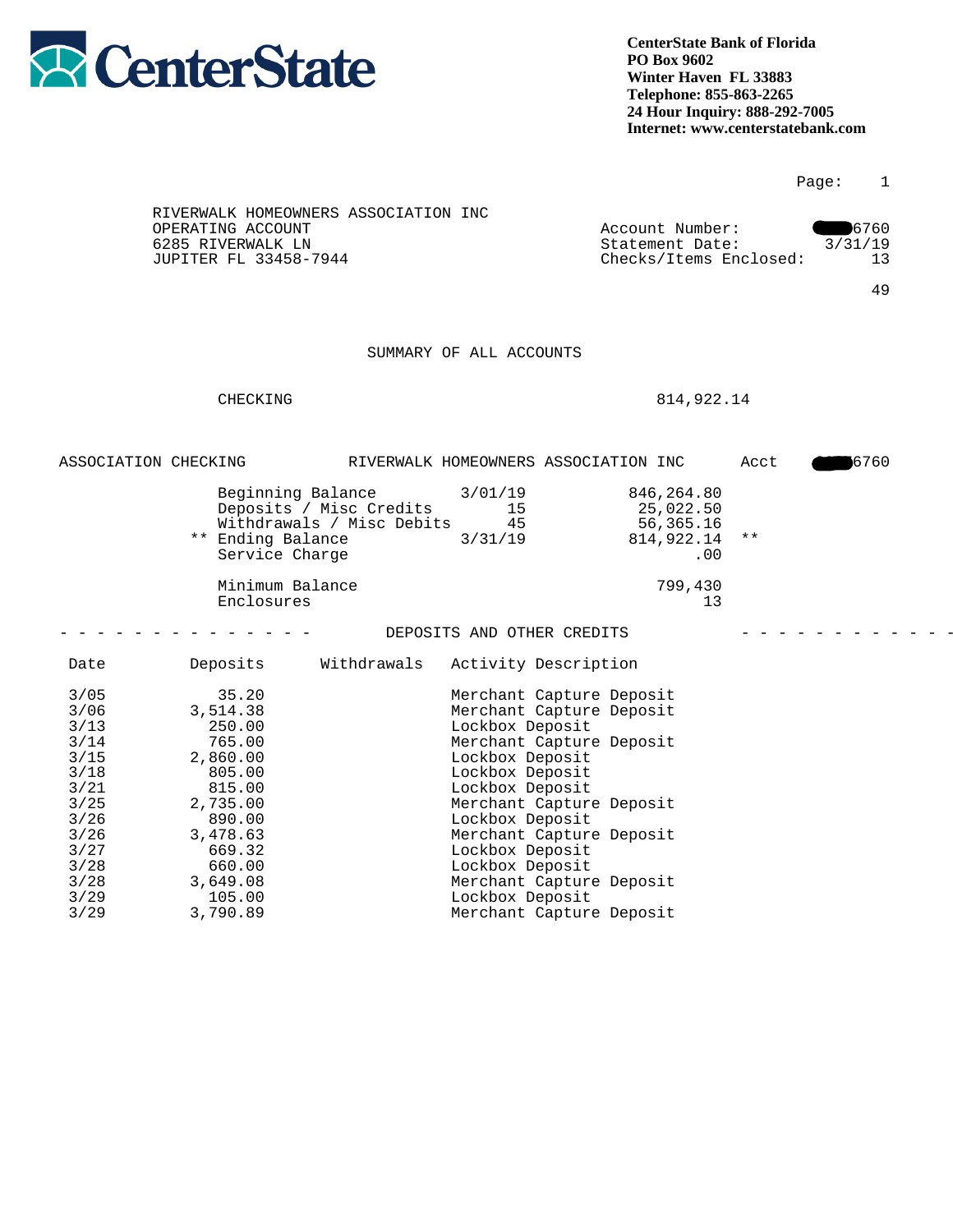

|  | RIVERWALK HOMEOWNERS ASSOCIATION INC | Account Number: | 6760    |
|--|--------------------------------------|-----------------|---------|
|  |                                      | Statement Date: | 3731/19 |

|        |          |             | MISCELLANEOUS DEBITS                                                           | <u> 2020 - 2020 - 2020 - 2020 - 20</u> |
|--------|----------|-------------|--------------------------------------------------------------------------------|----------------------------------------|
| Date   | Deposits | Withdrawals | Activity Description                                                           |                                        |
| 3/01   |          | 418.00      | Normandy Harbor/SIGONFILE<br>Riverwalk Homeowners A                            |                                        |
| 3/01   |          | 45.24       | ADP PAYROLL FEES/ADP - FEES<br>Riverwalk Homeowners A                          |                                        |
| 3/05   |          | 5,640.79    | ADP WAGE PAY/WAGE PAY<br>RIVERWALK HOMEOWNERS A                                |                                        |
| 3/05   |          | 1,499.43    | ADP - TAX/ADP - TAX<br>RIVERWALK HOMEOWNERS A                                  |                                        |
| 3/05   |          | 795.81      | 1/8 LB CUST #6303-3 SHP 345 PST RWH                                            |                                        |
| 3/11   |          | 11.76       | FPL DIRECT DEBIT/ELEC PYMT<br>RIVERWALK HOA                                    |                                        |
| $3/13$ |          | 812.15      | FPL DIRECT DEBIT/ELEC PYMT<br>RIVERWALK HOMEOWNERS A                           |                                        |
| 3/13   |          | 196.08      | FPL DIRECT DEBIT/ELEC PYMT<br>RIVERWALK HOMEOWNERS A                           |                                        |
| $3/13$ |          | 188.33      | FPL DIRECT DEBIT/ELEC PYMT<br>RIVERWALK HOMEOWNERS A                           |                                        |
| 3/13   |          | 174.62      | FPL DIRECT DEBIT/ELEC PYMT                                                     |                                        |
| $3/13$ |          | 127.59      | RIVERWALK HOMEOWNERS A<br>FPL DIRECT DEBIT/ELEC PYMT<br>RIVERWALK HOMEOWNERS A |                                        |
| $3/13$ |          | 94.09       | FPL DIRECT DEBIT/ELEC PYMT<br>RIVERWALK HOMEOWNERS A                           |                                        |
| $3/13$ |          | 48.22       | FPL DIRECT DEBIT/ELEC PYMT<br>RIVERWALK HOMEOWNERS A                           |                                        |
| $3/13$ |          | 25.77       | FPL DIRECT DEBIT/ELEC PYMT<br>RIVERWALK HOMEOWNERS A                           |                                        |
| $3/13$ |          | 19.18       | FPL DIRECT DEBIT/ELEC PYMT<br>RIVERWALK HOMEOWNERS A                           |                                        |
| $3/13$ |          | 11.11       | FPL DIRECT DEBIT/ELEC PYMT<br>RIVERWALK HOMEOWNERS A                           |                                        |
| 3/13   |          | 10.71       | FPL DIRECT DEBIT/ELEC PYMT<br>RIVERWALK HOMEOWNERS A                           |                                        |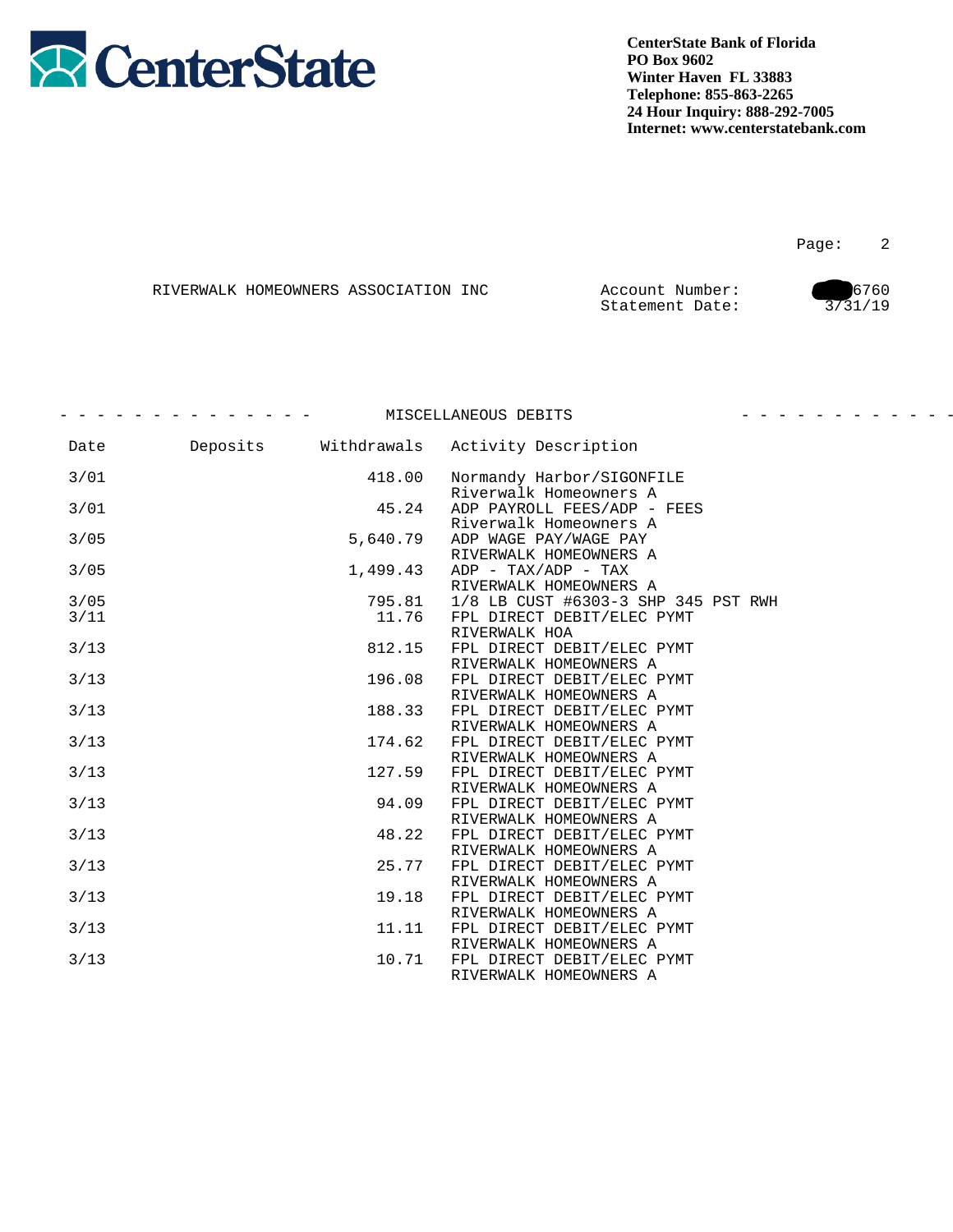

Page: 3

|  | RIVERWALK HOMEOWNERS ASSOCIATION INC | Account Number: | 6760    |
|--|--------------------------------------|-----------------|---------|
|  |                                      | Statement Date: | 3/31/19 |

|      |          |             | MISCELLANEOUS DEBITS                                  | _ _ _ _ _ _ _ _ |
|------|----------|-------------|-------------------------------------------------------|-----------------|
| Date | Deposits | Withdrawals | Activity Description                                  |                 |
| 3/15 |          | 45.24       | ADP PAYROLL FEES/ADP - FEES<br>Riverwalk Homeowners A |                 |
| 3/19 |          | 5,640.77    | ADP WAGE PAY/WAGE PAY                                 |                 |
| 3/19 |          | 1,484.33    | RIVERWALK HOMEOWNERS A<br>$ADP - TAX/ADP - TAX$       |                 |
| 3/21 |          | 416.73      | RIVERWALK HOMEOWNERS A<br>FPL DIRECT DEBIT/ELEC PYMT  |                 |
| 3/21 |          | 326.70      | RIVERWALK HOMEOWNERS A<br>FPL DIRECT DEBIT/ELEC PYMT  |                 |
| 3/21 |          | 260.08      | RIVERWALK HOMEOWNERS A<br>FPL DIRECT DEBIT/ELEC PYMT  |                 |
| 3/21 |          | 200.64      | RIVERWALK HOMEOWNERS A<br>FPL DIRECT DEBIT/ELEC PYMT  |                 |
| 3/21 |          | 163.38      | RIVERWALK HOMEOWNERS A<br>FPL DIRECT DEBIT/ELEC PYMT  |                 |
| 3/21 |          | 115.93      | RIVERWALK HOMEOWNERS A<br>TOWN OF JUPITER/UT BILL     |                 |
| 3/21 |          | 100.89      | RIVERWALK HOMEOWNERS A<br>TOWN OF JUPITER/UT BILL     |                 |
| 3/21 |          | 79.90       | RIVERWALK HOMEOWNERS A<br>TOWN OF JUPITER/UT BILL     |                 |
| 3/21 |          | 45.92       | RIVERWALK HOA<br>TOWN OF JUPITER/UT BILL              |                 |
| 3/22 |          | 12,011.69   | RIVERWALK HOMEOWNERS A<br>CAPITAL ONE/PHONE PYMT      |                 |
|      |          |             | PERHOLTZRONALD                                        |                 |
| 3/29 |          | 418.00      | Normandy Harbor/SIGONFILE<br>Riverwalk Homeowners A   |                 |
| 3/29 |          | 45.24       | ADP PAYROLL FEES/ADP - FEES<br>Riverwalk Homeowners A |                 |